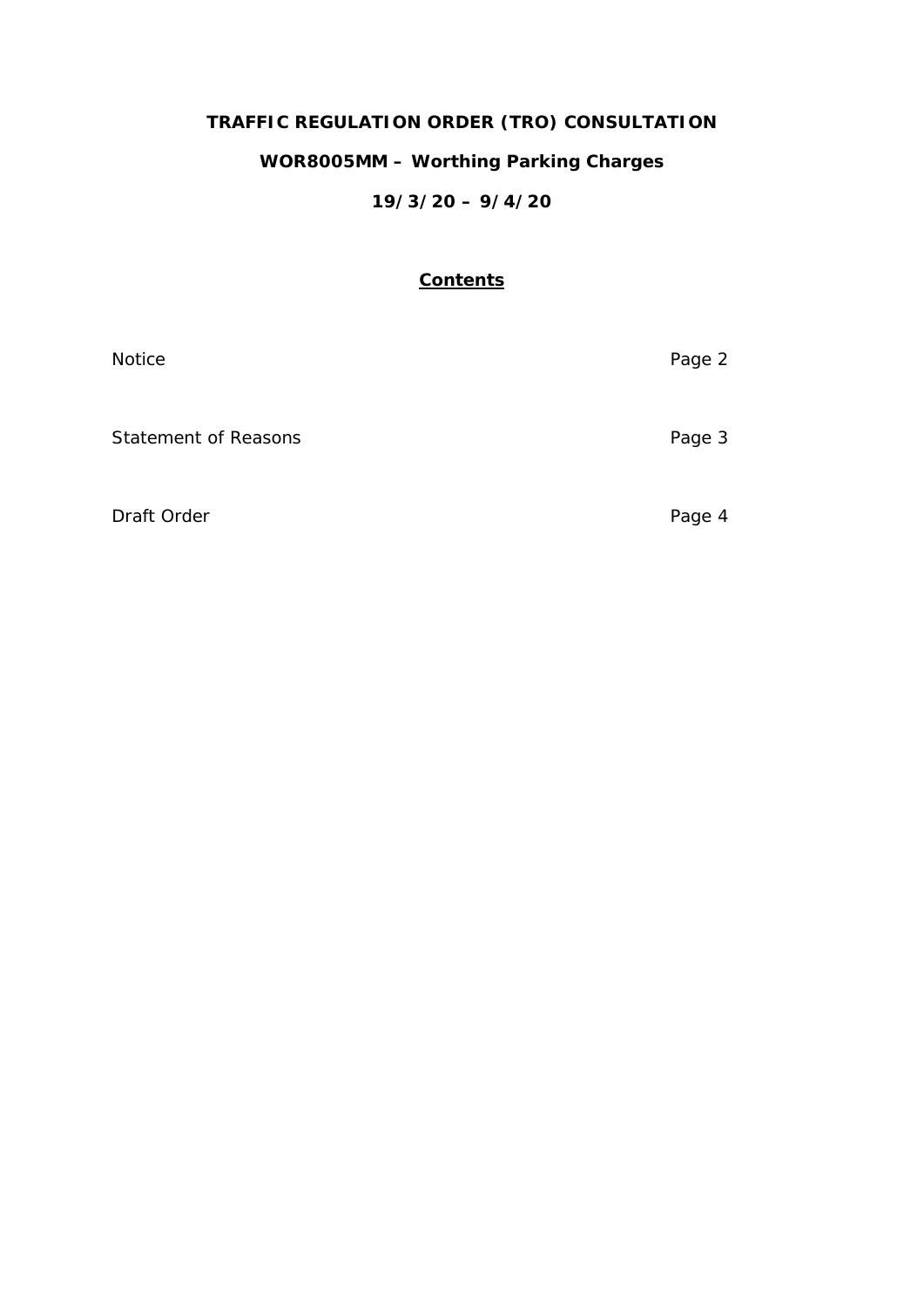#### **West Sussex County Council ((Worthing) (Parking Places & Traffic Regulation) (Consolidation) Order 2007)**

## **(Parking Charges Amendment and Consolidation) Order 2020**

NOTICE is hereby given that West Sussex County Council proposes to make a permanent Traffic regulation Order under the provisions of the Road Traffic Regulation Act 1984, the effect of which will be to amend the Worthing parking order to set new charges for 6 month parking permits, to allow electronic parking permits to be sold at a future date and to introduce a discount for residents' permits sold for use in low emission vehicles.

The Order also consolidates the existing schedules of parking charges in the Worthing parking order for housekeeping purposes. This part of the Order makes no changes to any parking charges in Worthing.

Full details of the proposals in this notice can be viewed on our website at [www.westsussex.gov.uk.](http://www.westsussex.gov.uk/) The website includes a response form for any comments or objections.

The documents may also be inspected at County Hall Chichester, during normal office hours, and at Worthing Library, Richmond Road, Worthing during normal library opening hours.

Any comments or objections about the proposal must be received before 9 April 2020. These may be submitted via the response form on the website mentioned above, by email to [tro.team@westsussex.gov.uk](mailto:tro.team@westsussex.gov.uk) or in writing to TRO Team, West Sussex County Council, The Grange, Tower Street, Chichester, PO19 1RH. For legal reasons, only correspondence including a full name and address will be considered. Please quote reference WOR8005-MM in all correspondence.

Dated this 19th day of March 2020. Director of Law & Assurance, County Hall, Chichester.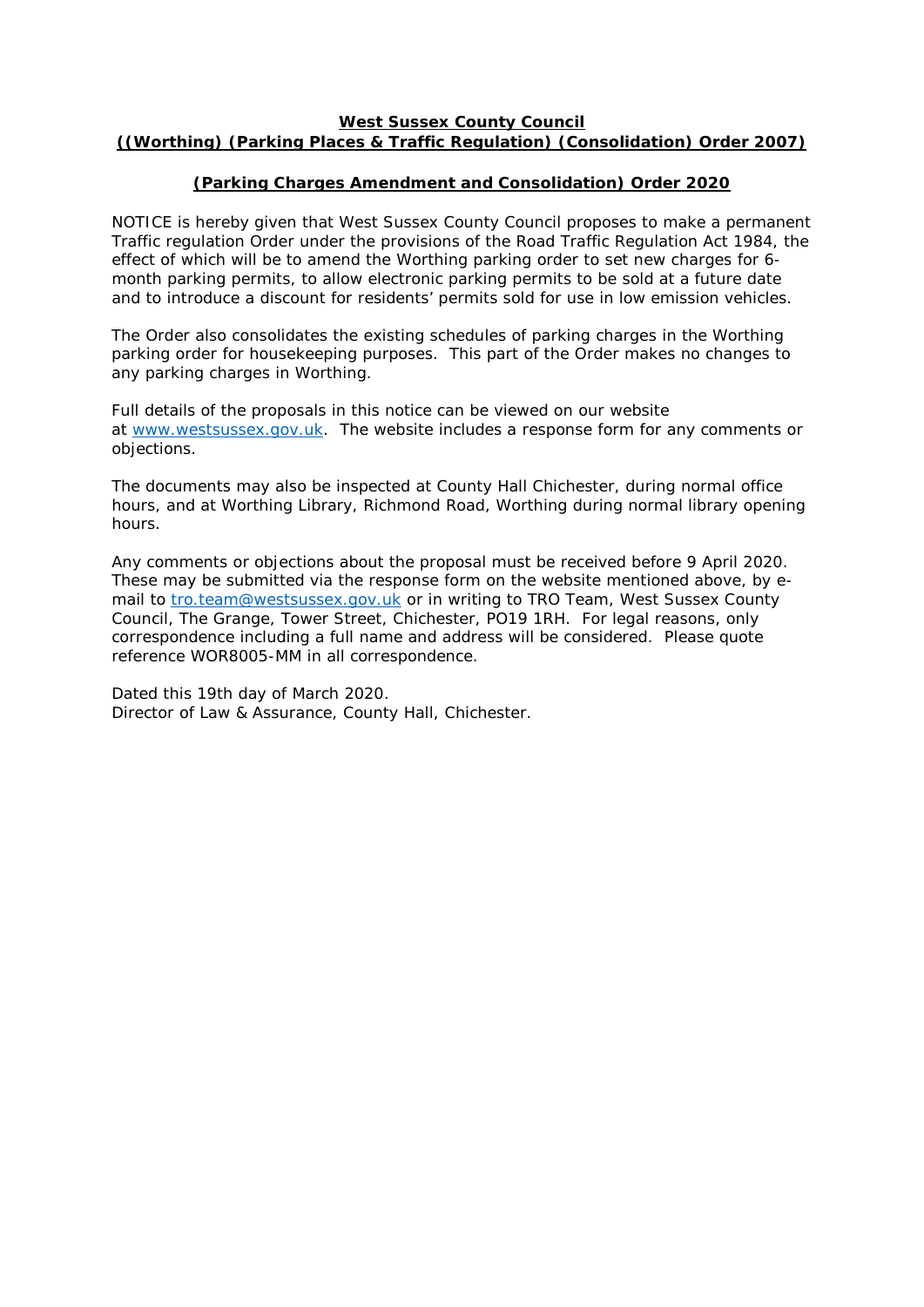## **West Sussex County Council ((Worthing) (Parking Places & Traffic Regulation) (Consolidation) Order 2007)**

## **(Parking Charges Amendment and Consolidation) Order 2020**

#### **Statement of Reasons for Proposing to Make the Order**

West Sussex County Council proposes to make a permanent Traffic Regulation Order that will set new charges for 6-month parking permits, alter the Articles of the Worthing Parking Order to allow electronic parking permits to be sold at a future date and to introduce a discount for residents' permits sold for use in low emission vehicles.

The Order also consolidates the existing schedules of parking charges in the Worthing parking order for housekeeping purposes. This part of the Order makes no changes to any parking charges in Worthing.

West Sussex County Council's 2019/20 review of parking restrictions identified that residents' permits are increasingly being sold for 6-month periods at half the cost of the annual permit charge. Selling 6-month permits involves an increase in administration costs and to cover this it is proposed to formalise the sale of 6 month permits, with a small uplift in cost.

As the above change requires a modification to the parking order for Worthing, the opportunity is also being taken to insert new Articles that will allow parking permits to be issued electronically, using similar technology to that which replaced paper tax disks in vehicles. Moving to such a system will not be done immediately but it is expected to be gradually introduced throughout West Sussex in the next few years.

The review of the Order will also introduce a discount to permit costs for low emission vehicles, in support of WSCC's policy on encouraging the use of such vehicles.

The remaining parts of the proposed Order consolidate the other charges for on-street parking in Worthing. Parking charges in Worthing have been reviewed annually since the original parking Order was introduced in 2010, with changes often introduced by separate notice. Consolidating these charges into the latest version of the Order is a housekeeping exercise intended to make the Order, and subsequent charging reviews easier to administer and clearer to the public.

Director of Law & Assurance 5 March 2020 WOR8005-MM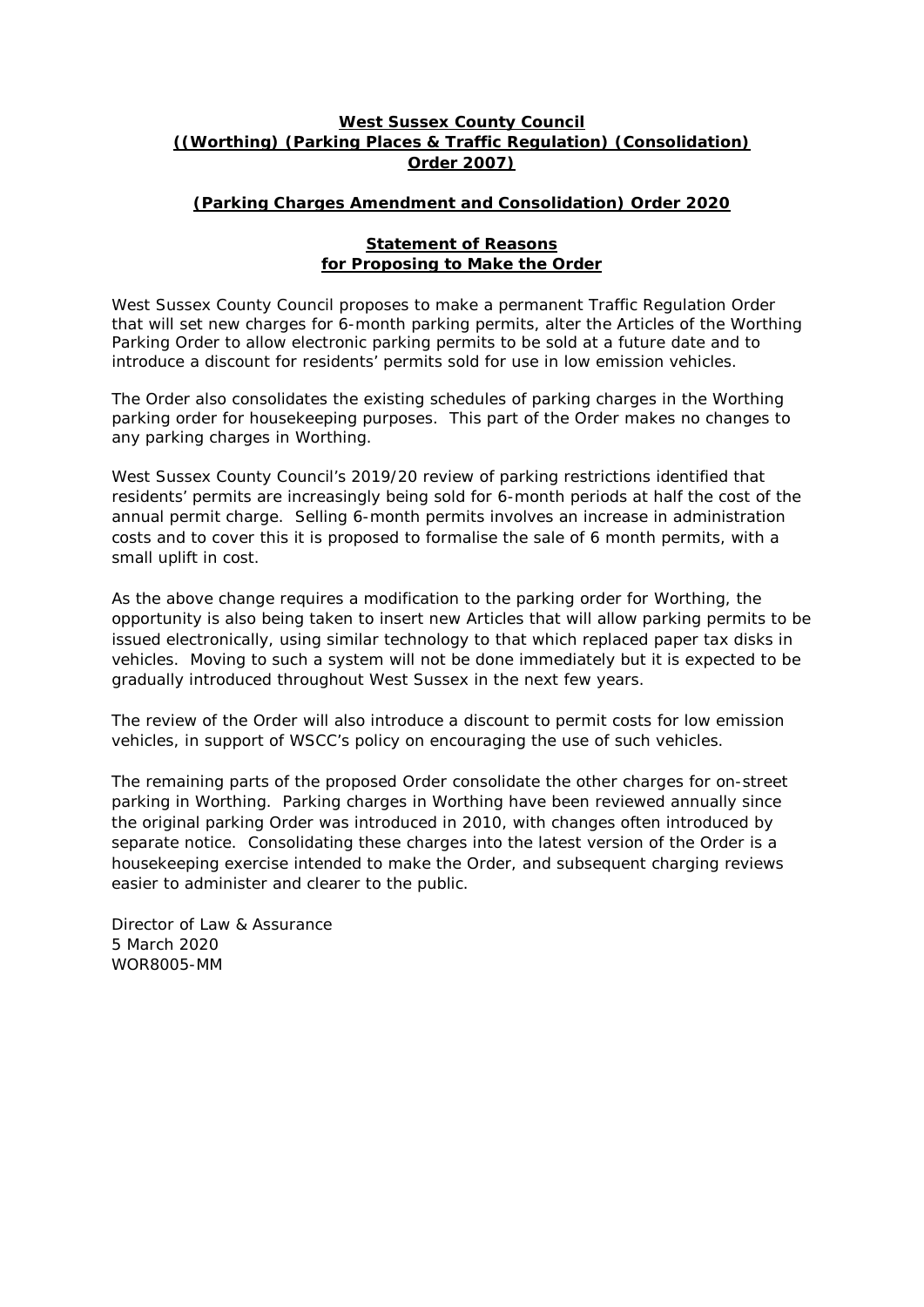## **WEST SUSSEX COUNTY COUNCIL ((WORTHING) (PARKING PLACES & TRAFFIC REGULATION) (CONSOLIDATION) ORDER 2007**

# **(PARKING CHANGES AMENDMENT AND CONSOLIDATION) ORDER 2020**

West Sussex County Council in exercise of their powers under Sections 1 (a) 2 (1) and (2), 4 (2), 45. 46. 49 and 53 and Part IV of Schedule 9 of the Road Traffic Regulation Act 1984 ("the Act") as amended and of all other enabling powers and after consultation with the Chief Officer of Police in accordance with Part III of Schedule 9 to the Act hereby make the following Order: -

- 1. The Order shall come into operation on the \*\*\*\*\* day of \*\*\*\*\* 2020 and may be cited as "West Sussex County Council) ((Worthing) (Parking Places & Traffic Regulation) (Consolidation) Order 2007) (Parking Charges Amendment and Consolidation) Order 2020".
- 2. In this Order "Base Order" shall mean the West Sussex County Council (Worthing) (Parking Places & Traffic Regulation) (Consolidation) Order 2007.
- 3. The Base Order is hereby amended by inserting into Article 3.1 the terms of interpretation specified in the First Schedule to This Order.
- 4. The Base Order is hereby amended by the insertion of additional Articles, numbered 16.2, 43 and 44 as specified in the Second Schedule to This Order.
- 5. The Base Order is hereby amended be the deletion of its Second Schedule and its replacement with the text contained in the Third Schedule to This Order.

## **FIRST SCHEDULE Additional Terms of Interpretation**

"Low Emission Vehicle" means a vehicle with CO2 emissions of less than 50g/km and which can travel at least 112km (70 miles) without any emissions at all.

"Virtual Permit" means a permit which is issued by the issuing authority to the permit holder electronically as an alternative to a paper permit.

# **SECOND SCHEDULE Additional Articles**

16.2 Any hotel located in Zone Z, as specified in the Fourth Schedule, may purchase Hotel Permits from the Issuing Authority for the purpose of providing them to, or selling them to customers of the relevant hotel.

#### **Virtual Permits**

43. The issuing authority may issue any permit specified by this order as a virtual permit.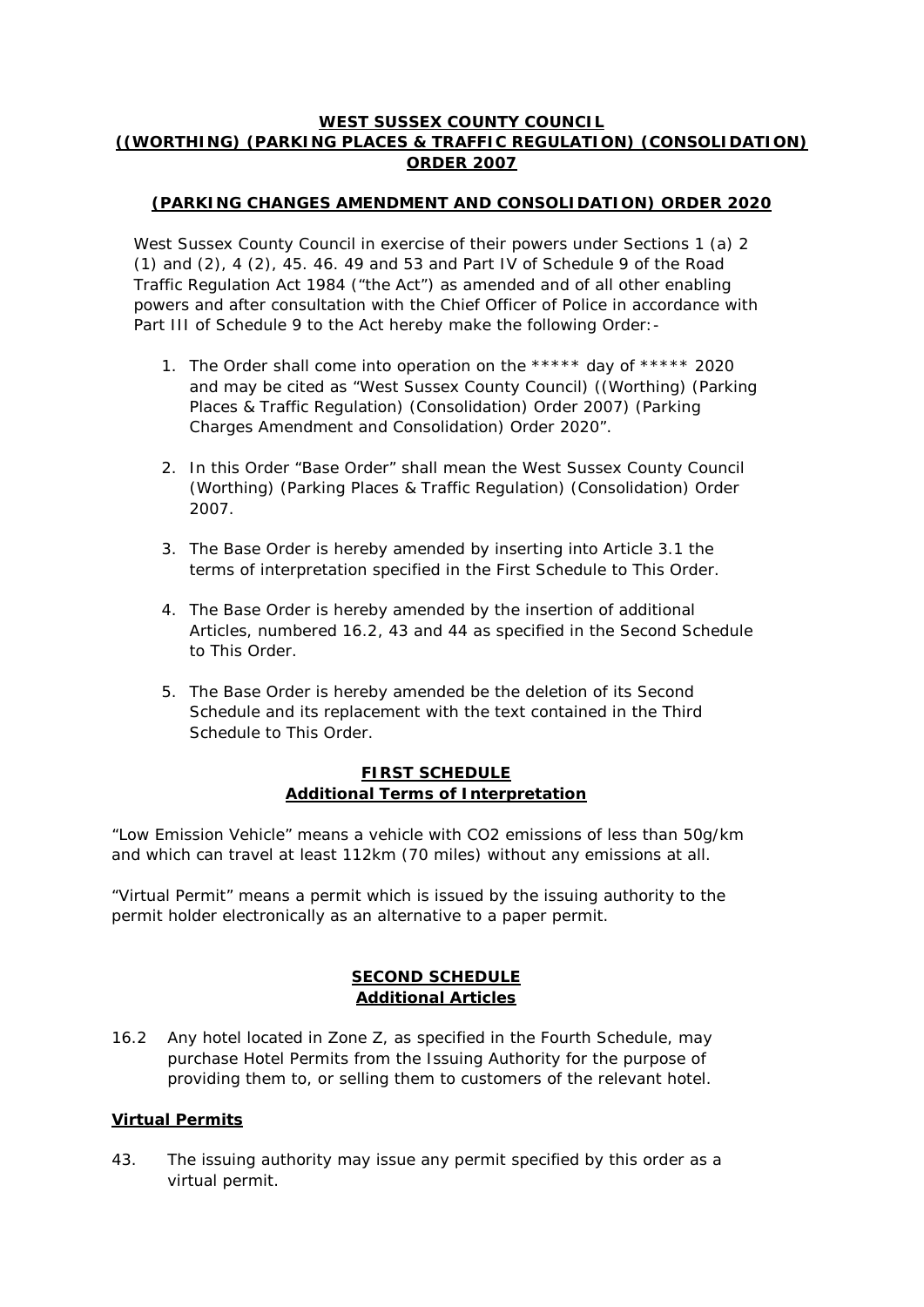44. Where a valid virtual permit is held in respect of a vehicle parked in a parking place for permit holders, no contravention of this Order shall occur for failing to display a permit in the relevant vehicle.

### **THIRD SCHEDULE Replacement Second Schedule to Base Order:**

# **SECOND SCHEDULE Charges and Tariffs**

## **COST OF PERMITS**

Zones A, B, C and Z (All Day Permit Zone)

| 1 <sup>st</sup> Resident Permit (12 Months) | £44.00  |
|---------------------------------------------|---------|
| 1 <sup>st</sup> Resident Permit (6 Months)  | £24.00  |
| Subsequent Resident Permit (12 Months)      | £88.00  |
| Subsequent Resident Permit (6 Months)       | £48.00  |
| Non-Resident Permit (12 Months)             | £275.00 |
| Non-Resident Permit (6 Months)              | £145.00 |
| Residents' Visitors' Permits:               |         |
| 2 Hours                                     | £0.45   |
| One Day                                     | £2.00   |
| One Week                                    | £12.00  |
| Traders Permits (12 Months)                 | £213.00 |
| Traders Permits (6 Months)                  | £112.00 |
| Doctors Permits (12 Months)                 | £213.00 |
| Doctors Permits (6 Months)                  | £112.00 |
| Hotel Permits (Valid in Zone Z Only):       |         |
| Daily (9am to 6pm)                          | £8.00   |
| Half Day (Midday to 6PM)                    | £5.00   |

# Zones D, E, F, G, H J K L, M & N (Part Day Permit Zone)

| 1 <sup>st</sup> Resident Permit (12 Months) | £22.00  |
|---------------------------------------------|---------|
| 1 <sup>st</sup> Resident Permit (6 Months)  | £12.00  |
| Subsequent Resident Permit (12 Months)      | £44.00  |
| Subsequent Resident Permit (6 Months)       | £24.00  |
| Non-Resident Permit (12 Months)             | £165.00 |
| Non-Resident Permit (6 Months)              | £87.00  |
| Residents' Visitors' Permits:               |         |
| 2 Hours                                     | £0.45   |
| Traders Permits (12 Months)                 | £117.00 |
| Traders Permits (6 Months)                  | £62.00  |
| Doctors Permits (12 Months)                 | £117.00 |
| Doctors Permits (6 Months)                  | £62.00  |

# Other Permits (All Permit Zones unless otherwise stated)

| Carers Permits (12 Months) |        |
|----------------------------|--------|
| Carers Permits (6 Months)  | £12.00 |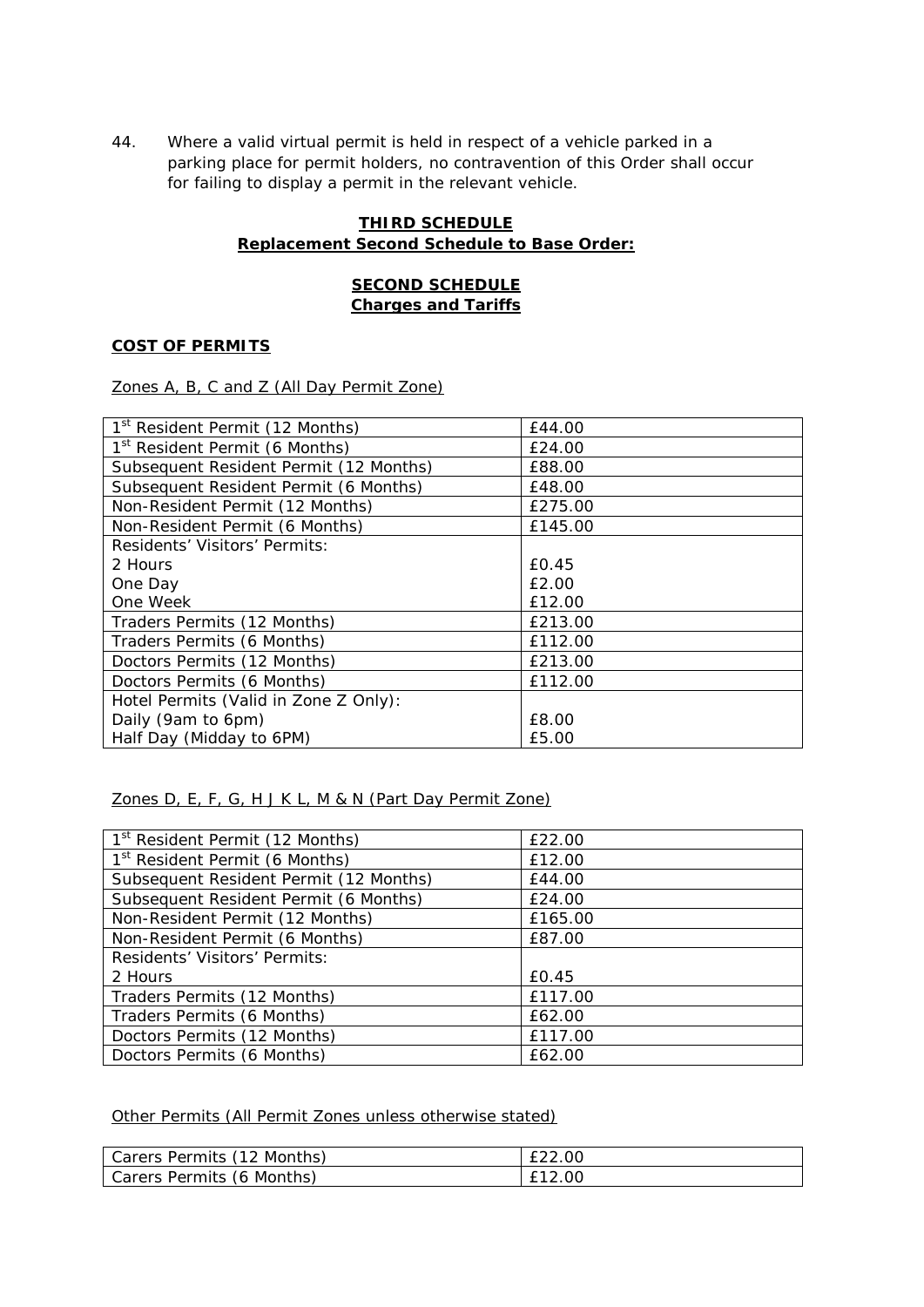| Countywide Permits (12 Months) | £25.00 |
|--------------------------------|--------|
| Countywide Permits (6 Months)  | £14.00 |
| Healthcare Permits (12 Months) | £25.00 |
| Healthcare Permits (6 Months)  | £14.00 |

#### Discount on permits for Low Emission Vehicles

The issuing Authority will apply a 25% discount to Residents Permits and Non-Residents Permits purchased for use in a Low Emission Vehicle.

## Dispensation Notices (All Permit Zones excluding Pay and Display Areas)

| Dispensation Notices: |        |
|-----------------------|--------|
| Per Day               | £10.00 |
| Per Week              | £60.00 |

#### **PAY AND DISPLAY TARRIFS AND CHARGES**

Cost of Pay and Display Tickets

| <b>Tariff Zone in Worthing</b> | Cost per 30 | Cost per hour |
|--------------------------------|-------------|---------------|
|                                | minutes     |               |
| All Day P&D Zone               | £0.75       | £1.50         |
| Part Day P&D Zone              | £0.70       | £1.40         |
| Low Cost Outer P&D Zone        | N/A         | £0.70         |

Dispensation Notices in Pay and Display Areas

| <b>Tariff Zone in Worthing</b> | Daily Charge | <b>Weekly Charge</b> |
|--------------------------------|--------------|----------------------|
| All Day P&D Zone               | £17.00       | £102.00              |
| Part Day P&D Zone              | £16.00       | £96.00               |
| Low Cost Outer P&D Zone        | £13.00       | £78.00               |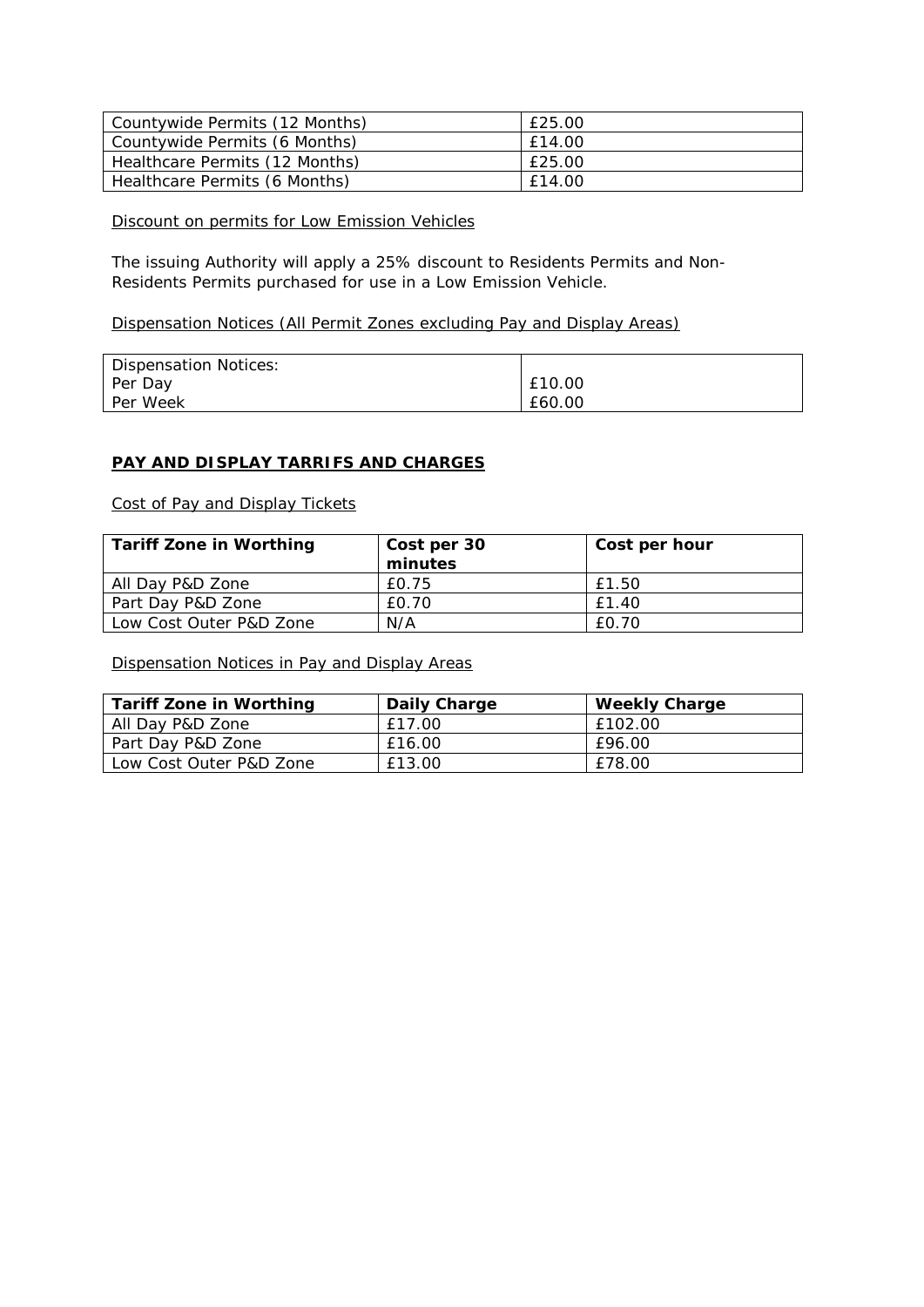#### Designation of Pay and Display tariff Zones

The roads in the Pay and Display Tariff Zones in Worthing are as follows:

All Day P&D Zone:

- 1. Alexander Terrace
- 2. Ambrose Place
- 3. Ann Street
- 4. Augusta Place
- 5. Bedford Road
- 6. Brighton Road (from its junction with High Street to its junction with Steyne Gardens)
- 7. Buckingham Road
- 8. Chandos Road
- 9. Chapel Road (from its junction with Richmond Road southwards to its junction with Liverpool Road)
- 10. Chatsworth Road
- 11. Grafton Road
- 12. Grafton Place
- 13. Graham Road
- 14. Grosvenor Road
- 15. Humphreys Road
- 16. Liverpool Gardens
- 17. Liverpool Road
- 18. Liverpool Terrace
- 19. Marine Parade (from its junction with Crescent Road, eastwards to its junction with Steyne Gardens)
- 20. Marine Place
- 21. Montague Place
- 22. New Street
- 23. Portland Road
- 24. Prospect Place
- 25. Salisbury Road
- 26. Shelley Road (From its junction with Crescent Road, eastwards to its junction with Liverpool Gardens)
- 27. South Street
- 28. Steyne Gardens
- 29. The Steyne
- 30. Union Place
- 31. Westbrooke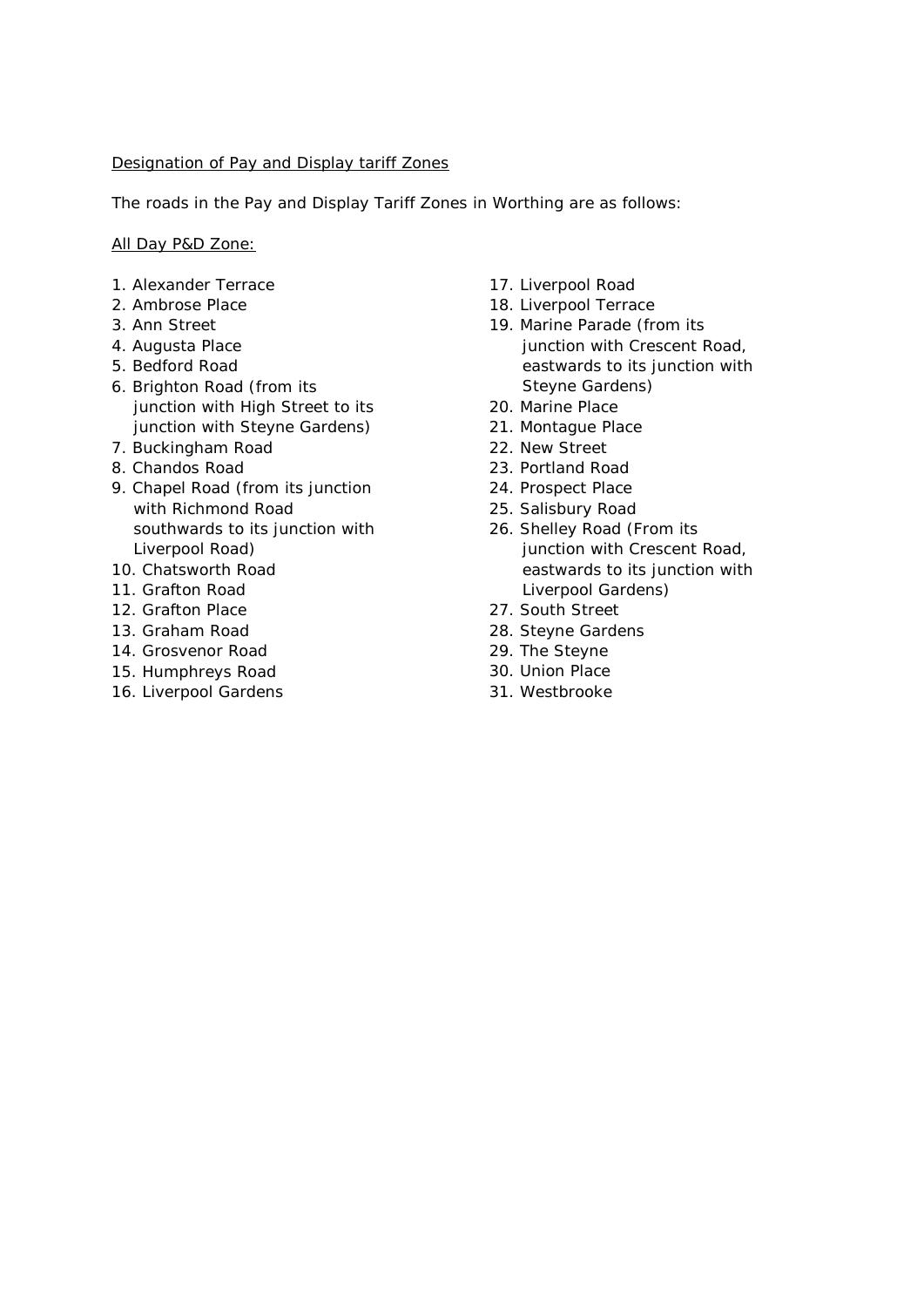#### Part Day P&D Zone:

- 1. Alfred Place
- 2. Brighton Road (from its junction with Steyne Gardens, eastwards to its junction with Madeira Avenue)
- 3. Brunswick Road
- 4. Byron Road
- 5. Crescent Road
- 6. Eriswell Road
- 7. Gratwicke Road
- 8. Heene Place
- 9. Heene Terrace
- 10. Marine Parade (from its junction with Heene Road to its junction with West Buildings)
- 11. Marine Parade (from its junction with Steyne Gardens to its junction with Warwick Road)
- 12. Montague Street (from its junction with Rowlands Road to its junction with Crescent Road)
- 13. Milton Road
- 14. Milton Street
- 15. Queens Road
- 16. Rowlands Road (From its junction with Heene Road to its junction with Montague Street)
- 17. Shelley Road (from its junction with Tennyson Road to its junction with Crescent Road)
- 18. Surrey Street
- 19. Tennyson Road
- 20. Thorn Road
- 21. Warwick Road
- 22. Western Place
- 23. Western Row
- 24. West Buildings
- 25. West Street
- 26. Wordsworth Road (From its junction with Rowlands Road to its junction with Marine Parade)
- 27. York Road

#### Low Cost Outer P&D Zone:

- 1. Shelley Road (from its junction with Heene Road to its junction with Tennyson Road)
- 2. Southey Road
- 3. Wordsworth Road (from its junction with Shelley Road to its junction with Rowlands Road)